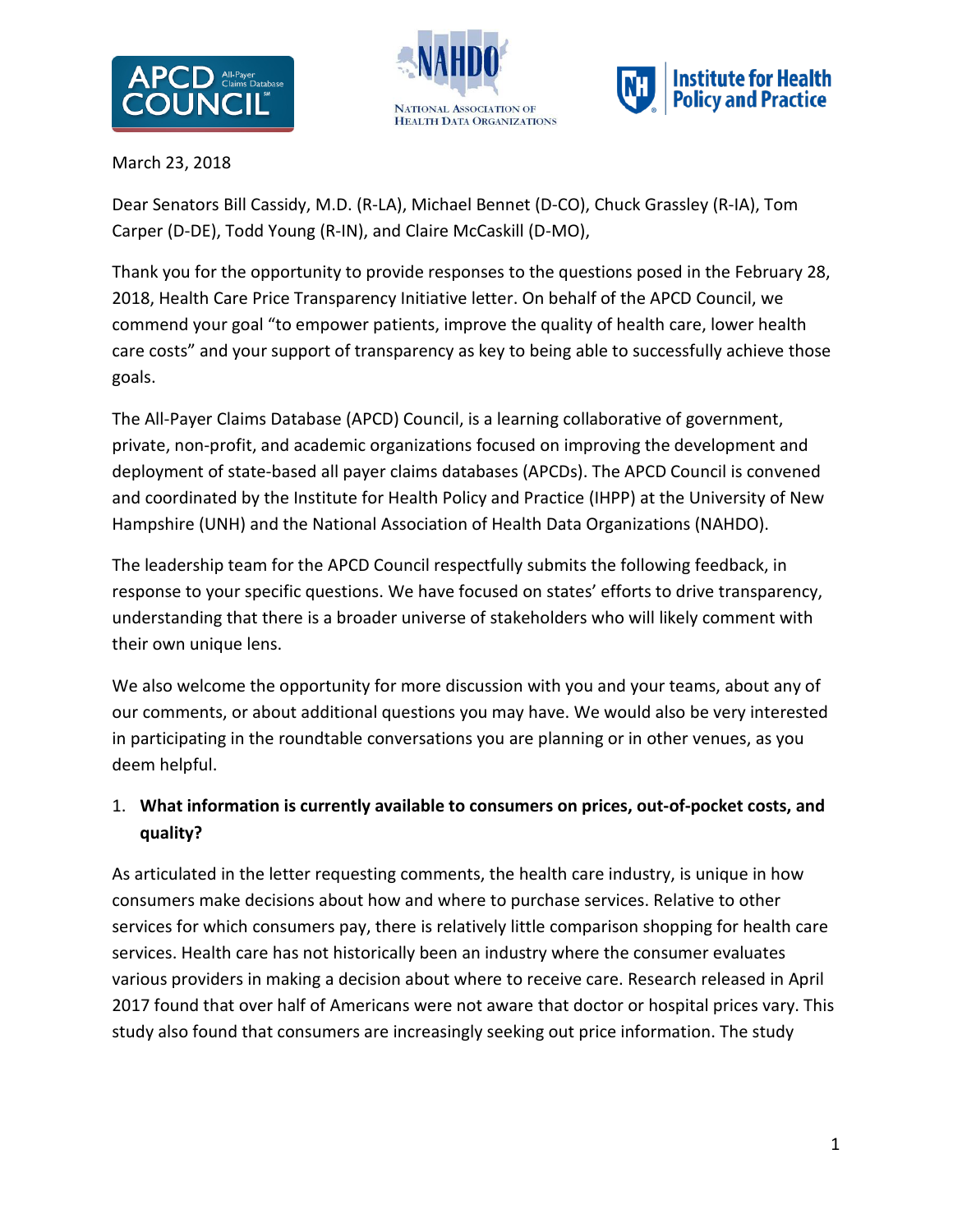





reported that 50 percent of Americans have tried to find health care price information before getting care, including 20 percent who have tried to compare prices across multiple providers<sup>[1](#page-1-0)</sup>.

Health care, as an industry, is unique in the way prices are established. The price for the same service can vary widely. Determining the price for a service is not a simple exercise, yet many states are making strides to provide price information to consumers. The example below, from the NH HealthCost website from the New Hampshire Insurance Department<sup>[2](#page-1-1)</sup>, shows that an Xray of the knee (using the same procedure code) can vary three-fold in cost, for a person covered by group health insurance from a single insurer, depending on location of the service.

| I'm interested in the cost of:                                                                                                                                                                       | X-Ray - Knee (outpatient)                                      |                    |                             |                              |
|------------------------------------------------------------------------------------------------------------------------------------------------------------------------------------------------------|----------------------------------------------------------------|--------------------|-----------------------------|------------------------------|
| X-Ray - Knee (outpatient)<br>$\sim$                                                                                                                                                                  | Procedure Code 73562                                           |                    |                             |                              |
| ❸<br>This event consists of a number of health care services that often occur at the same time. The cost shown reflects the<br>Show results in:<br>services provided bundled into one cost estimate. |                                                                |                    |                             |                              |
| Zip Code                                                                                                                                                                                             | X-ray exam of the knee, with three views. Procedure code 73562 |                    |                             |                              |
| Entire State                                                                                                                                                                                         |                                                                |                    |                             |                              |
| Actual driving distances may vary.                                                                                                                                                                   | <b>Sort Results</b>                                            |                    |                             |                              |
| <b>Submit</b>                                                                                                                                                                                        | Sort by Estimate of Total Cost<br>$\sim$                       |                    |                             |                              |
|                                                                                                                                                                                                      |                                                                |                    |                             |                              |
| Edit<br>My Health Insurance:                                                                                                                                                                         |                                                                | <b>Estimate of</b> | Precision of                | <b>Typical</b>               |
| CIGNA<br>Insurance:                                                                                                                                                                                  |                                                                | <b>Total Cost</b>  | the Cost<br><b>Estimate</b> | Patient<br><b>Complexity</b> |
| Group (employer) Medical Plans<br>Plantype:                                                                                                                                                          | <b>Highlight Selected</b>                                      | $\bullet$          | $\bullet$                   | o                            |
|                                                                                                                                                                                                      | Sportsmedicine Atlantic Orthopaedics                           | <b>S56</b>         | <b>HIGH</b>                 | <b>MEDIUM</b>                |
| <b>Medical Procedures</b>                                                                                                                                                                            | Seacoast Orthopedics & Sports Medicine<br>□                    | \$59               | LOW                         | <b>HIGH</b>                  |
| <b>Dental Procedures</b>                                                                                                                                                                             | <b>Derry Imaging Center</b>                                    | \$121              | LOW                         | <b>MEDIUM</b>                |
|                                                                                                                                                                                                      | <b>Core Physicians</b>                                         | <b>S123</b>        | LOW                         | MEDIUM                       |
|                                                                                                                                                                                                      | <b>York Hospital</b>                                           | <b>S128</b>        | <b>MEDIUM</b>               | MEDIUM                       |
|                                                                                                                                                                                                      |                                                                |                    |                             |                              |

This example from New Hampshire highlights the utility of developing data systems to collect data to support health care system transparency. States have over 30 years' experience developing Hospital Discharge Data Systems (HDDS; se[e www.nahdo.org](http://www.nahdo.org/) for a list of states with HDDS) and using those data to support transparency in health care. States have been developing All-Payer Claims Databases (APCD) for over 10 years (see [www.apcdcouncil.org](http://www.apcdcouncil.org/) for a

<span id="page-1-0"></span> <sup>1</sup> https://nyshealthfoundation.org/wp-content/uploads/2017/11/how-people-use-health-care-priceinformation-full-report.pdf

<span id="page-1-1"></span><sup>2</sup> www.nhhealthcost.com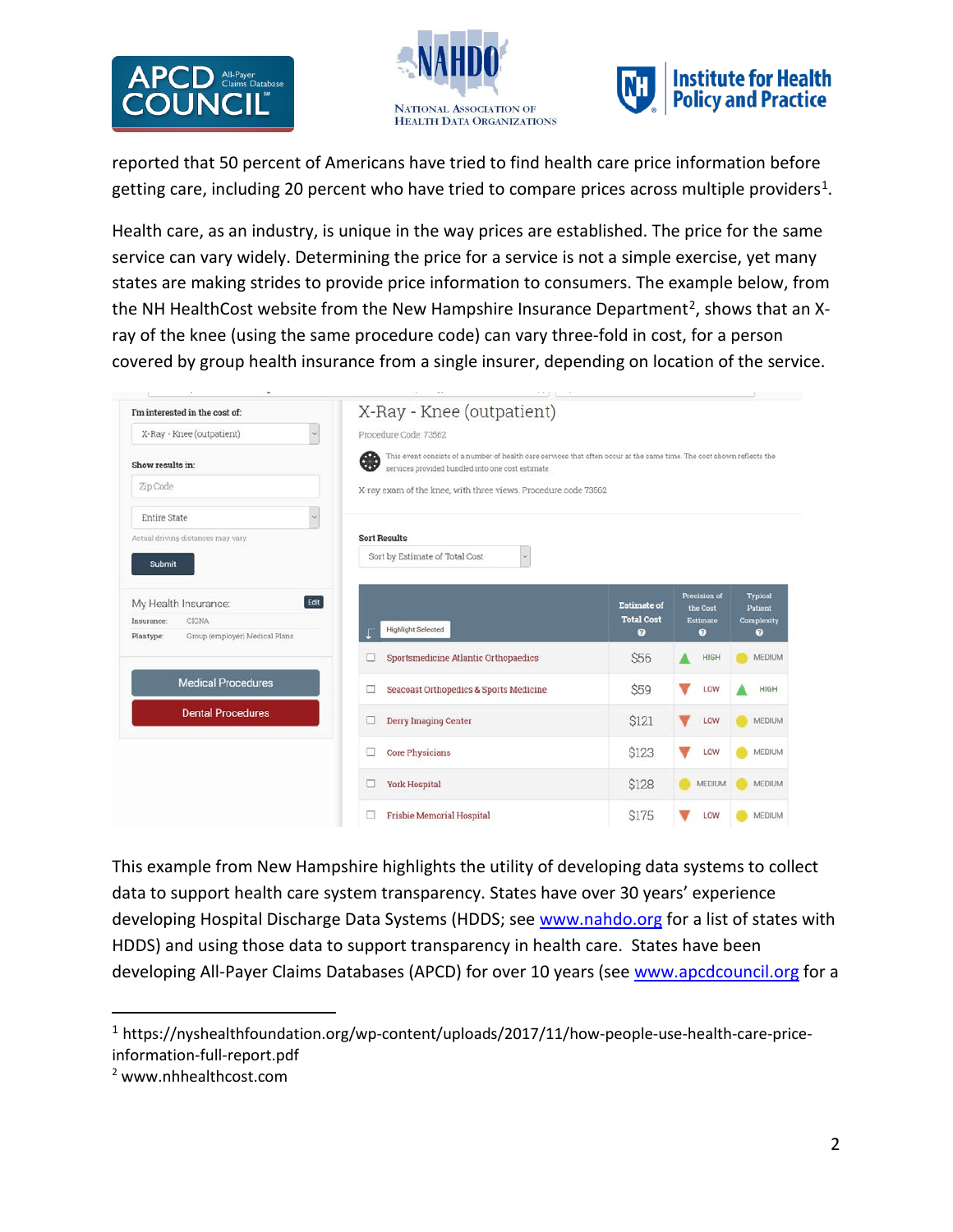





list of states with APCDs). The two statewide health care data systems are discussed in more detail in the sections below.

### All-Payer Claims Databases (APCDs)

APCD data have been used to support transparency efforts related not only to consumer tools that focus on price and costs of services, but also a range of analyses to support health policy and clarity to support consumer-focused public policy, more generally. This includes:

- **Assessing geographic variations in price and utilization.** The Oregon Health Authority publishes quarterly reports that compare per-member per-month costs and utilization, by service category, for commercially insured, public employees, and public payers [\(http://www.oregon.gov/oha/hpa/analytics/pages/index.aspx\)](http://www.oregon.gov/oha/hpa/analytics/pages/index.aspx). Colorado uses its APCD to study price variation for common procedures among facilities [\(http://www.civhc.org/get-data/interactive-data/statewide-metrics/cost-of-care/\)](http://www.civhc.org/get-data/interactive-data/statewide-metrics/cost-of-care/). Maryland uses APCD data to compare the unit-costs, utilization, per-member per-month costs, out-of-pocket and insurance payments, geographic variations, and physician access data across geographic regions [\(http://mhcc.maryland.gov/transparency/Default.html\)](http://mhcc.maryland.gov/transparency/Default.html).
- **Tracking health care spending drivers and trends.** Massachusetts uses its APCD data to produce an annual report analyzing trends in in health care spending for commercial payers by category of service, type of episode, and geographic area [\(http://www.mass.gov/anf/docs/hpc/apcd-almanac-chartbook.pdf\)](http://www.mass.gov/anf/docs/hpc/apcd-almanac-chartbook.pdf). Minnesota has used its APCD data to analyze prescription drug spending by therapeutic category and setting (office-administered vs. pharmacy benefit)( [http://www.health.state.mn.us/healthreform/allpayer/20160229\\_rxtrends.pdf\)](http://www.health.state.mn.us/healthreform/allpayer/20160229_rxtrends.pdf). Rhode Island released a report analyzing the top 15 clinical complaints and associated costs of potentially avoidable emergency room visits broken down by payer type [\(http://health.ri.gov/data/potentiallypreventableemergencyroomvisits/\)](http://health.ri.gov/data/potentiallypreventableemergencyroomvisits/)
- **Promoting public health.** Organizations in Virginia [\(http://www.vhha.com/research/2016/01/29/data-show-southwest-virginia-hard-hit](http://www.vhha.com/research/2016/01/29/data-show-southwest-virginia-hard-hit-by-opioid-crisis/)[by-opioid-crisis/\)](http://www.vhha.com/research/2016/01/29/data-show-southwest-virginia-hard-hit-by-opioid-crisis/) and Utah [\(http://healthinsight.org/files/Utah%20Partnership%20for%20Value-](http://healthinsight.org/files/Utah%20Partnership%20for%20Value-Driven%20Healthcare/Transparency%20Advisory%20Group/In-Person%20Events/TAG%20Slides%204-19-16%20final.pdf)[Driven%20Healthcare/Transparency%20Advisory%20Group/In-](http://healthinsight.org/files/Utah%20Partnership%20for%20Value-Driven%20Healthcare/Transparency%20Advisory%20Group/In-Person%20Events/TAG%20Slides%204-19-16%20final.pdf)[Person%20Events/TAG%20Slides%204-19-16%20final.pdf\)](http://healthinsight.org/files/Utah%20Partnership%20for%20Value-Driven%20Healthcare/Transparency%20Advisory%20Group/In-Person%20Events/TAG%20Slides%204-19-16%20final.pdf) have used APCD data to track opioid prescription claims across geographic areas and patient characteristics to understand and address trends in opioid use as have the Agency for Healthcare Research and Quality [\(https://www.hcup](https://www.hcup-us.ahrq.gov/datainnovations/Opioid_trends_ICD_Med_Care.pdf)[us.ahrq.gov/datainnovations/Opioid\\_trends\\_ICD\\_Med\\_Care.pdf\)](https://www.hcup-us.ahrq.gov/datainnovations/Opioid_trends_ICD_Med_Care.pdf) . New Hampshire used APCD data to measure access to and utilization of preventive services, such as cancer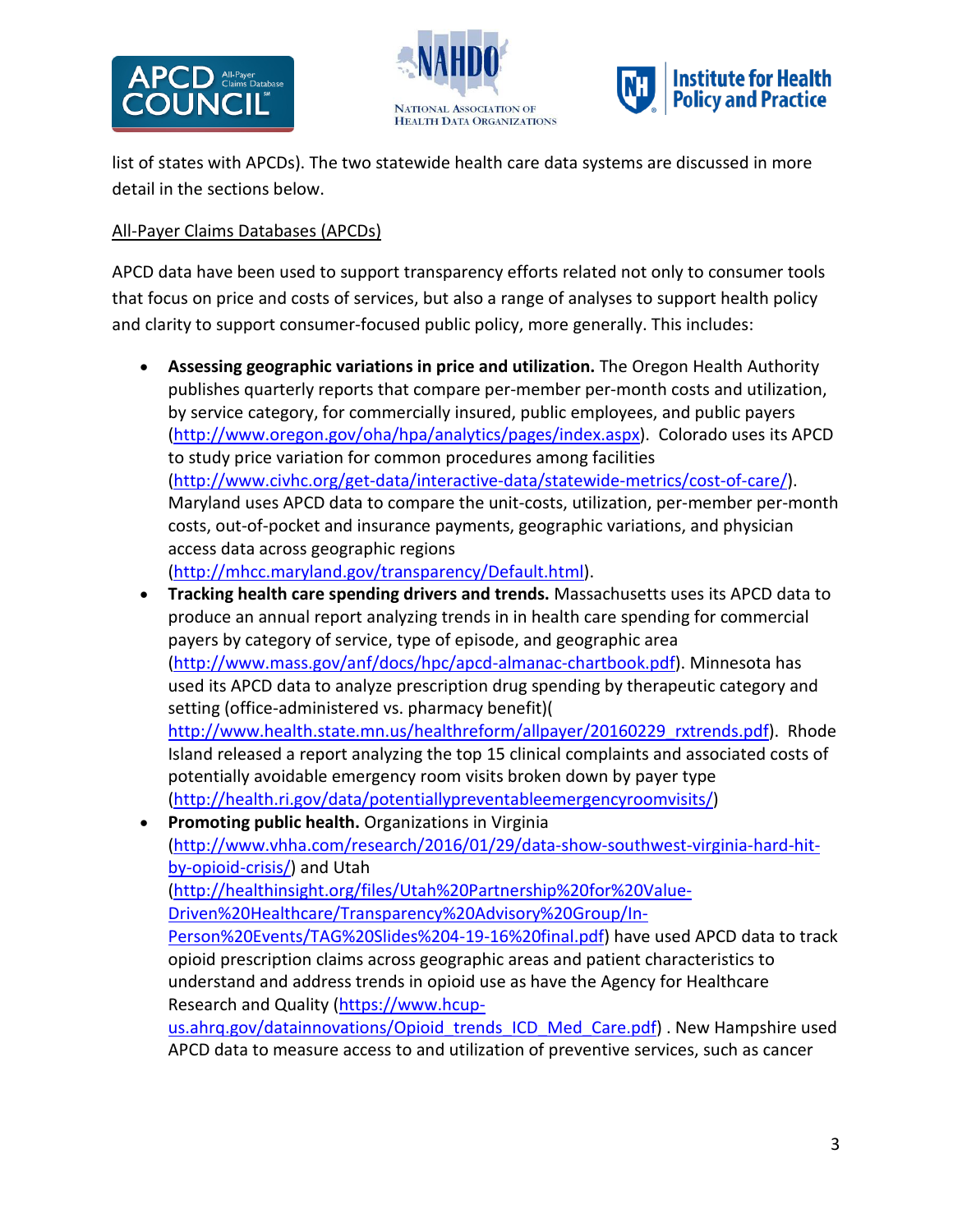





screening or diabetic testing and treatment, among its adult Medicaid population [\(https://www.dhhs.nh.gov/ombp/documents/adultpreventivebrief.pdf\)](https://www.dhhs.nh.gov/ombp/documents/adultpreventivebrief.pdf)

• States are using their data systems to improve outcomes and reduce costs associated with avoidable inpatient and Emergency Department visits and hospital readmissions [\(https://profiles.health.ny.gov/measures/all\\_state/16284\)](https://profiles.health.ny.gov/measures/all_state/16284)

More specifically related to the question about price and cost information for consumers, states have developed many exemplary tools using APCD data. The example above demonstrates NH's consumer tool. Additional state tool examples include:

Maine's CompareMaine site: *<http://www.comparemaine.org/>*

| III List           | MRI scan of lower spinal canal<br><b>9</b> Map                           |                                                     | $^\circ$                                                             | Maine State Average<br>\$1,032 |  |
|--------------------|--------------------------------------------------------------------------|-----------------------------------------------------|----------------------------------------------------------------------|--------------------------------|--|
| Search:            |                                                                          |                                                     | Show prices by insurance company:                                    |                                |  |
| within 25 miles of | City or ZIP Code<br>٠.                                                   | Search.                                             | Show all insurance companies                                         |                                |  |
|                    | <b>Compare Selected Facilities</b>                                       | Sort by: Average Total Cost (low to high)           | ٠                                                                    | Average Total Cost             |  |
|                    | <b>Cary Medical Center</b><br>163 Van Buren Rd Caribou. ME 04736-3567    |                                                     |                                                                      |                                |  |
|                    |                                                                          |                                                     |                                                                      | \$1,445                        |  |
|                    | Ih.<br>Patient<br>Experience                                             | $\mathbf{u}$<br>Preventing Serious<br>Complications | $\cdot$<br>Preventing Healthcare-<br>Associated Infections (C. diff) | cost breakdown                 |  |
|                    | <b>Central Maine Orthopaedics</b><br>690 Minot Ave Auburn, ME 04210-3922 |                                                     |                                                                      |                                |  |
|                    | NIA<br>Patient<br>Experience                                             | N/A<br>Preventing Serious<br>Complications          | N/A<br>Preventing Healthcare-<br>Associated infections               | \$683<br>cost breakdown        |  |
| B.                 | Down East Community Hospital<br>11 Hospital Dr Machias, ME 04654-3325    |                                                     |                                                                      | \$1,737                        |  |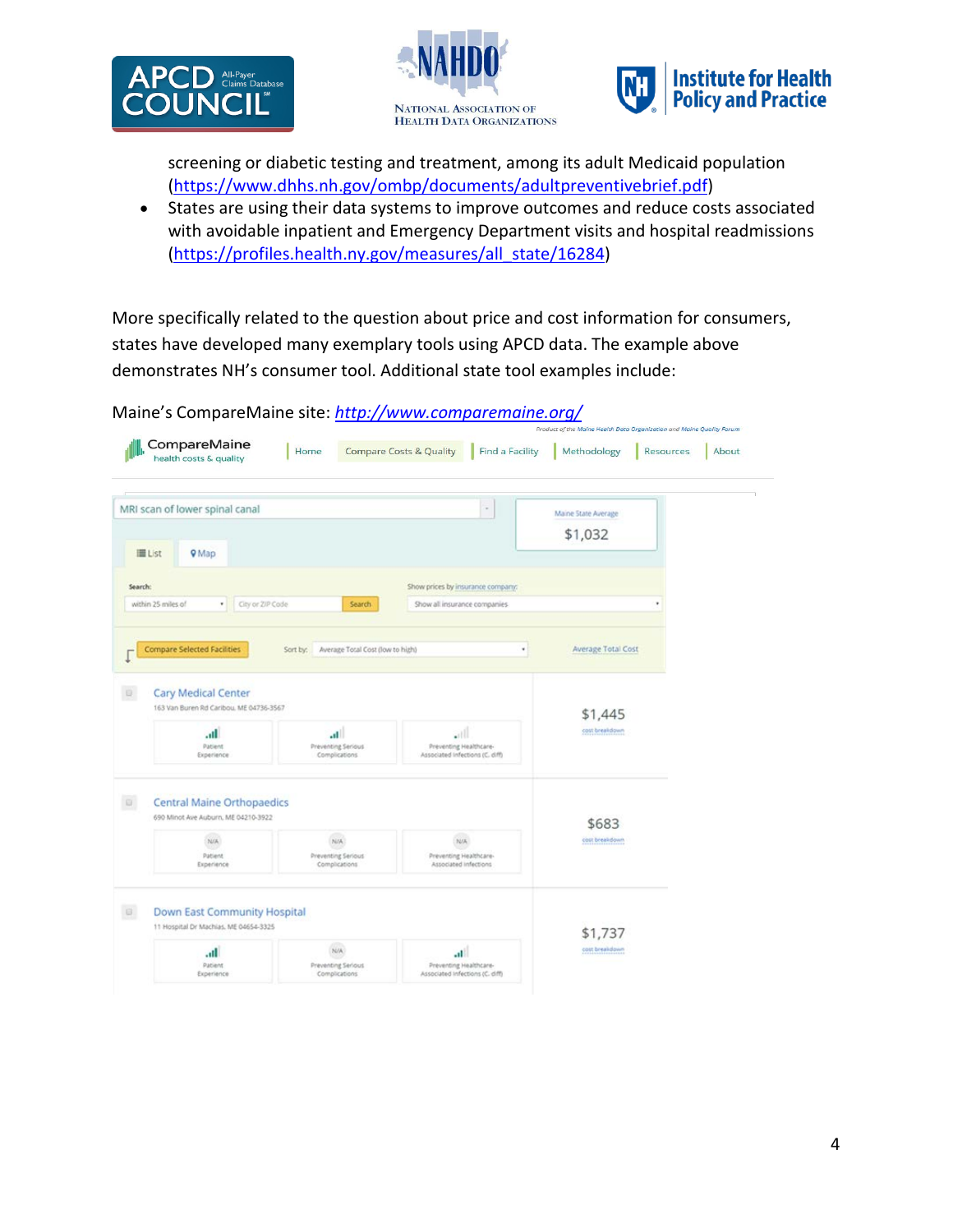





## Maryland's WearTheCost site: *<http://healthcarecost.mhcc.maryland.gov/>*

|                                                                                                                                                                                                                                                                              | Home | Costs We Know +                                                                                                                                                                                                                                                                                                                                                                       | <b>Learn More</b>         | Blog                             |
|------------------------------------------------------------------------------------------------------------------------------------------------------------------------------------------------------------------------------------------------------------------------------|------|---------------------------------------------------------------------------------------------------------------------------------------------------------------------------------------------------------------------------------------------------------------------------------------------------------------------------------------------------------------------------------------|---------------------------|----------------------------------|
| THE CARE YOU EXPECT TO PAY FOR DURING A KNEE<br><b>REPLACEMENT:</b><br>• Consultation before surgery<br>• Radiology and lab tests<br>• Surgery<br>• Nursing care after surgery<br>• Doctor visit after discharge<br>• Physical therapy<br>· Home health visits<br>• Crutches |      | THE CARE YOU DON'T EXPECT TO PAY FOR DURING A<br><b>KNEE REPLACEMENT:</b><br>• Infection at the operation site<br>• Pressure ulcers or bed sores<br>• Clots in leg veins<br>• Re-operation to adjust joint<br>For example, getting an infection in the hospital is a<br>potentially avoidable complication and can add as much as \$20,000 to the cost<br>of a single patient's care. |                           |                                  |
| <b>COST FOR</b><br><b>TYPICAL CARE</b>                                                                                                                                                                                                                                       |      | <b>COST FOR POTENTIALLY AVOIDABLE</b><br><b>COMPLICATIONS</b>                                                                                                                                                                                                                                                                                                                         | <b>AVERAGE TOTAL COST</b> |                                  |
| Medstar Harbor Hospital                                                                                                                                                                                                                                                      |      |                                                                                                                                                                                                                                                                                                                                                                                       | \$37,225                  | Show<br>Cost<br>Breakdown        |
| Medstar Good Samaritan Hospital<br>2.                                                                                                                                                                                                                                        |      |                                                                                                                                                                                                                                                                                                                                                                                       | \$36,247                  | Show<br>Cost<br><b>Rreakdown</b> |
| University Of Maryland Rehabilitation<br>З.                                                                                                                                                                                                                                  |      |                                                                                                                                                                                                                                                                                                                                                                                       | \$34,649                  | Show<br>Cost                     |

These tools provide comparative information about the cost for selected services, typically focusing on services for which people have time and ability to choose where to receive care. The full functionality of these tools is beyond the scope of these comments, and we encourage you to spend time using the tools to understand how they can be used to assist consumers.

In terms of information related to quality of care, several of the above tools also incorporate aspects of health care quality into the consumer tools. The tools incorporate such quality dimensions as complications, health care associated infections, and patient experience.

### Hospital Discharge Data Sets (HDDS)

Another source of rich quality information stems from statewide hospital discharge data sets. These data sets capture all discharges from all acute care facilities in a state for all patients (regardless of payer, including uninsured and self-pay), providing key information on the sickest, costliest populations in a state. Beginning with the landmark Coronary Artery Bypass Graft outcomes reports in New York and Pennsylvania in the early 1990's, other states have followed with their own provider quality reports.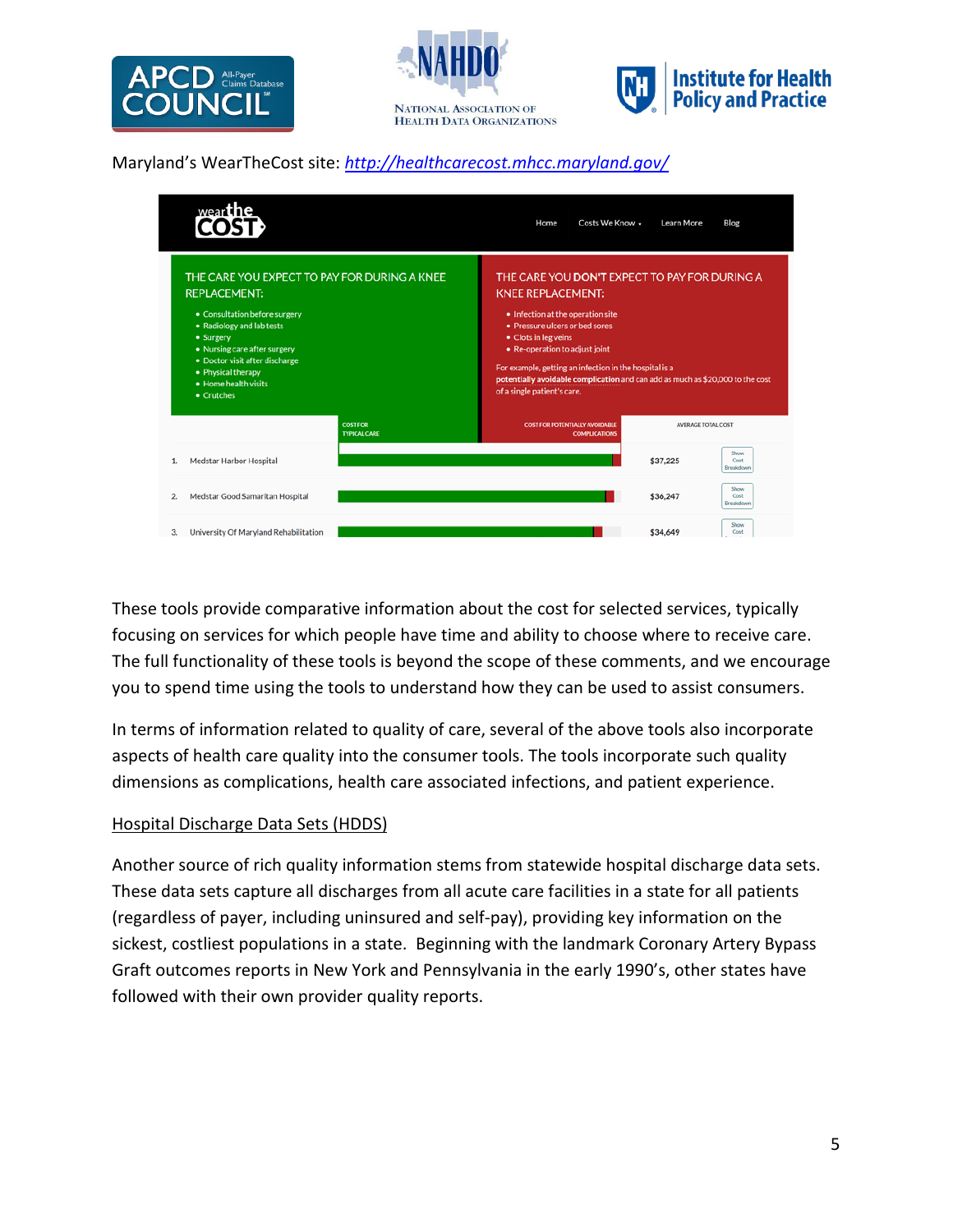





Almost every state has some form of statewide hospital reporting system, with many releasing public reports or maintaining websites with quality comparisons. Research indicates the "making performance data public results in improvements in the clinical area reported upon and that consumer surveys suggest that inclusion did affect hospitals' reputations".<sup>[3](#page-5-0)</sup> "Widespread reporting of hospital performance has been shown to drive improvements." "Making performance information public appears to stimulate quality improvement activities in areas where performance is reported to be low<sup>[4](#page-5-1)"</sup> with availability of statewide hospitalization data as underpinnings of quality studies.

Many states use the Agency for Healthcare Quality and Research (AHRQ) Quality Indicators standardized measures and benchmarks of health system and hospital performance with opensource software capabilities. [\(http://www.qualityindicators.ahrq.gov/\)](http://www.qualityindicators.ahrq.gov/). It is important to note that while measures and analytic tools are important to public reporting, the underlying data source must be available---collected, audited/validated, and standardized in order to produce these measures of quality.

States publish their hospital quality data in reports and websites (too numerous to list here). Examples include:

• **Virginia Health Information (VHI):** VHI's hospital quality website published four types of quality ratings on the site: recommended care, results of care, patterns of how care is delivered, and patient experience. This site shows hospitals' quality ratings on several different topics, including patient safety and specific health conditions. The following depicts ratings on hospital deaths and readmissions for heart attack and chest pain patients[: http://www.vhi.org/monahrq2014/index.html#/professional/quality](http://www.vhi.org/monahrq2014/index.html#/professional/quality-ratings/condition?topic=8&subtopic=22)[ratings/condition?topic=8&subtopic=22](http://www.vhi.org/monahrq2014/index.html#/professional/quality-ratings/condition?topic=8&subtopic=22)

<span id="page-5-1"></span><span id="page-5-0"></span> <sup>3</sup> Health Affairs, July/August 2005[: https://www.healthaffairs.org/doi/abs/10.1377/hlthaff.24.4.1150](https://www.healthaffairs.org/doi/abs/10.1377/hlthaff.24.4.1150) <sup>4</sup> Health Affairs, March/April 2003:

<https://pdfs.semanticscholar.org/3c46/1fcc32f7e817a71efc171995c24695b3d9ce.pdf>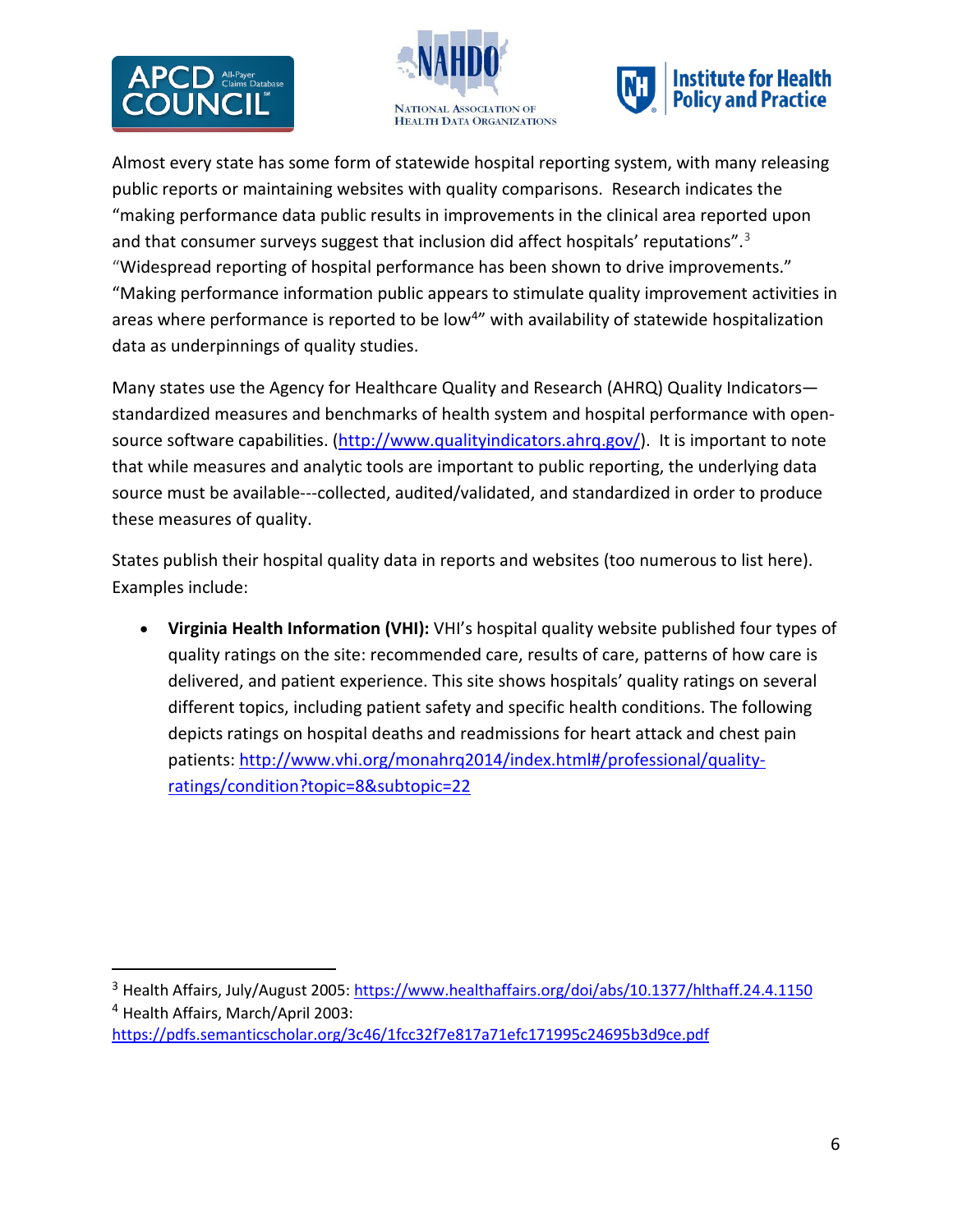





|                                       |                                               | Deaths or returns to the hospital |         |                                                           |                   |
|---------------------------------------|-----------------------------------------------|-----------------------------------|---------|-----------------------------------------------------------|-------------------|
|                                       | Heart attack and chest pain <sup>®</sup>      |                                   |         |                                                           |                   |
|                                       | Compared To:                                  |                                   |         |                                                           |                   |
| Sort by:<br>Hospital Name ( *         | National Averag<br>×                          | Display Type:<br>Symbols          | $\star$ | Select Report to Copy                                     | Help <sup>1</sup> |
|                                       |                                               |                                   |         |                                                           |                   |
| <b>Select hospitals</b><br>to compare | <b>Hospital Name</b>                          |                                   |         | How often patients die in the nospital after heart attack |                   |
| Compare.                              |                                               |                                   |         |                                                           |                   |
| G                                     | <b>Augusta Health</b>                         |                                   |         | <b>BETTER</b>                                             |                   |
| 日                                     | Bath County Community Hospital                |                                   |         | <b>BELOW</b><br>AVERAGE                                   |                   |
| <b>B</b>                              | Bedford Memorial Hospital                     |                                   |         | <b>AVERAGE</b>                                            |                   |
| Ð                                     | Bon Secours DePaul Medical Center             |                                   |         | AVERAGE                                                   |                   |
| $\Box$                                | Bon Secours Mary Immaculate Hospital          |                                   |         | <b>AVERAGE</b>                                            |                   |
| Ð                                     | <b>Bon Secours Maryview Medical Center</b>    |                                   |         | <b>BETTER</b><br>THAN AVERAGE                             |                   |
| $\Box$                                | Bon Secours Memorial Regional Medical Center  |                                   |         | <b>BETTER</b><br>THAN AVERAGE                             |                   |
| $\Box$                                | Bon Secours Rappahannock General Hospital     |                                   |         | AVERAGE                                                   |                   |
| 日                                     | Bon Secours Richmond Community Hospital       |                                   |         | <b>AVERAGE</b>                                            |                   |
| 拉                                     | <b>Bon Secours St. Francis Medical Center</b> |                                   |         | <b>AVERAGE</b>                                            |                   |
| 百                                     | Bon Secours St. Mary's Hospital               |                                   |         | <b>AVERAGE</b>                                            |                   |
| B                                     | <b>Buchanan General Hospital</b>              |                                   |         | <b>AVERAGE</b>                                            |                   |
| $\Box$                                | <b>CJW Medical Center</b>                     |                                   |         | <b>BETTER</b><br><b><i>DIAN AVEILAGE</i></b>              |                   |
| Ð                                     | Carition Franklin Memorial Hospital           |                                   |         | <b>AVERAGE</b>                                            |                   |

• **Pennsylvania Health Care Cost Containment Council (PHC4):** PHC4 publishes hospital performance reports and makes downloadable data sets available to the public [\(www.PHC4.org\)](http://www.phc4.org/). An example, below, reports the volume of admissions for colorectal procedures (volume of patients treated can be a proxy measure predicting outcome, with higher volume associated with better outcomes), the mortality rate for those treated, and the average hospital charge, which does not reflect costs but which is a benchmark or reference list price to negotiate payment rates with insurers.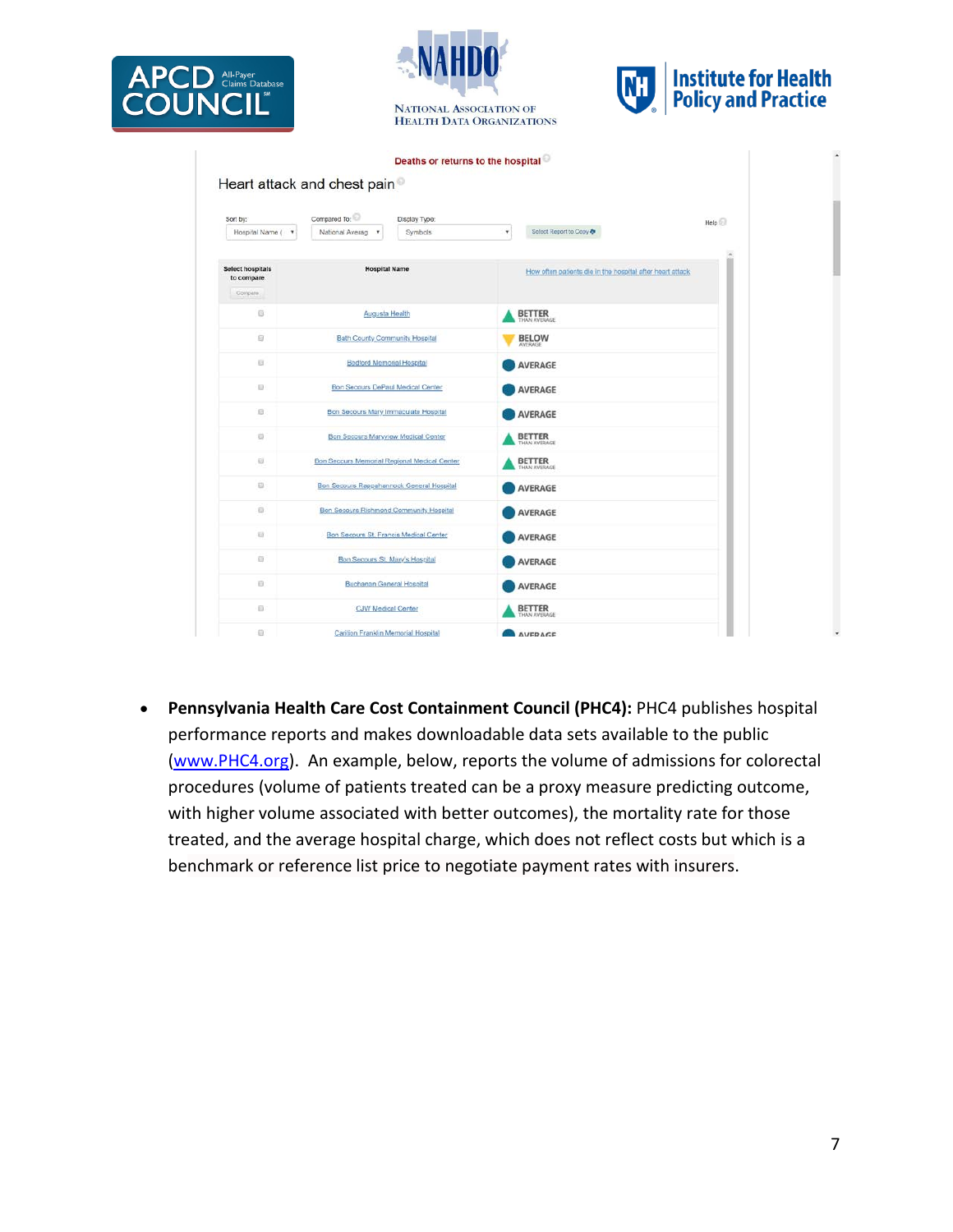





| Hospital                    | Total<br>Number<br>of Cases | Mortality | Average<br>Hospital<br>Charge | Colorectal<br><b>Procedures</b>                                |  |  |
|-----------------------------|-----------------------------|-----------|-------------------------------|----------------------------------------------------------------|--|--|
| <b>Statewide</b>            | 11,858                      | 1.6%      | \$91.514                      | Surgical procedure performed                                   |  |  |
| <b>Western Pennsylvania</b> | 3,919                       | 1.7%      | \$76,429                      | on the colon (large intestine)<br>and rectum (last section of  |  |  |
| <b>ACMH</b>                 | 34                          | ò.        | \$39.926                      | the large intestine). Reasons<br>for colorectal procedures.    |  |  |
| Alleghery General           | 248                         | ٠         | \$60,895                      | include cancer and                                             |  |  |
| Allegheny Valley            | 27                          | Ø)        | \$52,860                      | diverticulitis (severe<br>inflammation of large                |  |  |
| <b>Bradford Regional</b>    | 19                          | A         | 523, 949                      | intestine). Common<br>procedures include removal               |  |  |
| <b>Butler Memorial</b>      | 100                         | ö         | \$56,366                      | of the rectum or part or all of                                |  |  |
| Canonsburg                  | 28                          | Ò         | \$40,524                      | the large intestine. Does not<br>include patients with         |  |  |
| Charles Cole Memorial       | $\overline{ }$              | NR        | NR                            | abdominal trauma.                                              |  |  |
| Clarion                     | 17                          | Ø,        | \$26,089                      | Understanding the Symbols                                      |  |  |
| Conemaugh Memorial          | 104                         | Ò         | \$41,435                      | The symbols displayed in this                                  |  |  |
| Conemaugh Meyersdale        | o                           | NR        | NR                            | report represent a<br>comparison of a hospital's               |  |  |
| Conemaugh Miners            | $\Omega$                    | NR        | NR                            | actual rate of mortality or<br>readmission to its expected     |  |  |
| Corry Memorial              | $\alpha$                    | NR        | NR                            | rate, which takes into account<br>varying illness levels among |  |  |
| <b>Eliwood City</b>         | x                           | NR        | NR                            | patients (see Accounting for                                   |  |  |
| Excela Hith Westmoreland    | 70                          | 6b        | \$35,349                      | High Risk Patients in About<br>the Report).                    |  |  |
| forbes                      | 149                         | Ø)        | \$49,956                      | O Rate was significantly                                       |  |  |
| Frick                       | 17                          | Ō         | \$30,853                      | lower than expected.                                           |  |  |
| Grove City                  | s                           | Ò         | 535.463                       | C Rate was not<br>significantly different                      |  |  |
| Heritage Valley Beaver      | 109                         | ä         | \$11,063                      | than expected.                                                 |  |  |
| Heritage Valley Sewickley   | 39                          | a         | \$36,296                      | Rate was significantly<br>higher than expected.                |  |  |
| Highlands                   | 18                          | Ġ         | \$30,900                      | NR Not reported. Too few                                       |  |  |
| Indiana Regional            | 39                          | Ó         | \$42,835                      | cases after exclusions.                                        |  |  |
| iefferson                   | 193                         | e         | \$37,875                      |                                                                |  |  |
| Kane Community              | $\overline{z}$              | NK        | note                          | Readmission ratings were not                                   |  |  |
| Latrobe Area                | R3                          | ö         | \$32,691                      | reported for Colorectal<br>Procedures to avoid counting        |  |  |
| Magee Womens UPMC           | 42                          | ø         | <b>S89.775</b>                | readmissions that may have<br>been planned.                    |  |  |
| Meadville                   | 12                          | e         | \$42,226                      |                                                                |  |  |
| Millcreek Community         | S,                          | ø         | \$40,241                      |                                                                |  |  |
| Monongahela Valley          | 50                          | e         | \$48,498                      |                                                                |  |  |
| Nason                       | 11                          | G         | \$26,117                      |                                                                |  |  |

As valuable as hospital discharge data systems have been for driving industry quality improvement, consumers have not been the direct users of hospital quality data. In addition to lack of awareness of its availability or how these data can be used, many consumers do not "shop" for hospital services because of network restrictions and hospital data do not include actual costs and estimates of patient liability. APCDs supplement HDDS to fill this information gap.

### **2. What information is not currently available, but should be made available to empower consumers, reduce costs, increase quality, and improve the system?**

There continue to be important gaps in publicly-available comparative information, including:

*Provider and provider-group level data:* Consumers seek reliable and independentlyvalidated information at the provider or provider-group level. States expend considerable resources on provider identification and mapping providers into practice groups, due to limits on physician identifiers. Further, attributing individual patients to specific physicians is a difficult process due to limitations in the claims reimbursement process in which the billing provider may not be the service provider.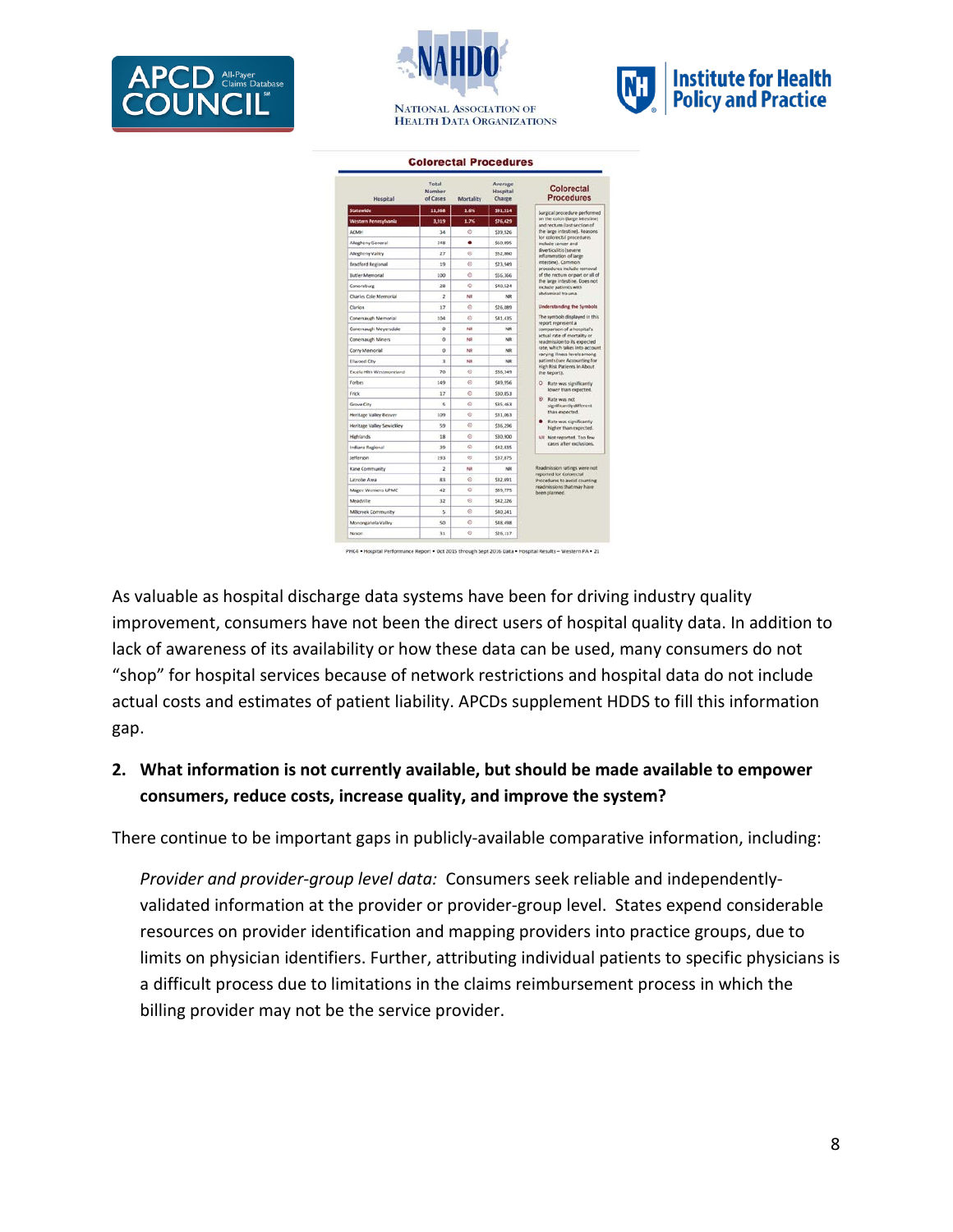





*Data related to behavioral health or substance use disorder treatment:* Some data submitters, particularly to state APCDs, have interpreted rules from the Substance Abuse and Mental Health Services Administration (SAMHSA) related to data sharing (42 CFR Part 2 Confidentiality of Substance Use Disorder Patient Records<sup>5</sup>), very broadly to remove data that are critical to understanding availability and costs of services related to behavioral health and substance use disorder treatment. The missing data hinders a state's ability to assess and shape opioid intervention policies and activities.

Given certain policy barriers, there are some consumers who may not be included in data collection efforts at the state APCD. This includes:

*Some consumers covered by self-funded insurance plans:* The United States Supreme Court Decision in *Gobeille vs. Liberty Mutual* ruled that self-funded employers covered by ERISA cannot be legally obligated to have their data submitted to a state APCD. Employers can opt in to data collection efforts, but cannot be mandated to do so. This issue is discussed further in question 9, below.

*Federal Employee Health Benefits Program (FEHBP) and Tricare Data:* Not all data from plans that are administered for Federal employees or Military personnel submit data to state APCDs.

## **3. What role should the cash price play in greater price transparency? How should this be defined?**

Given the variation in costs and the fact that negotiations are tied to insurance contracts, cash prices may not be terribly meaningful for consumers. Few (if any) people pay a set "price" that is standard at a facility, for a service. Instead, the price paid will depend on a set of negotiations, either by the payer or the individual. It is unclear if this metric can provide real transparency or decision-making support.

Best practice transparency information includes cost data that represents the total amount paid for a service by both consumer and insurers, an allowed amount that indicates the amount that has been negotiated as what is "allowed" to be paid for that service.

<span id="page-8-0"></span> <sup>5</sup> https://www.samhsa.gov/health-information-technology/laws-regulations-guidelines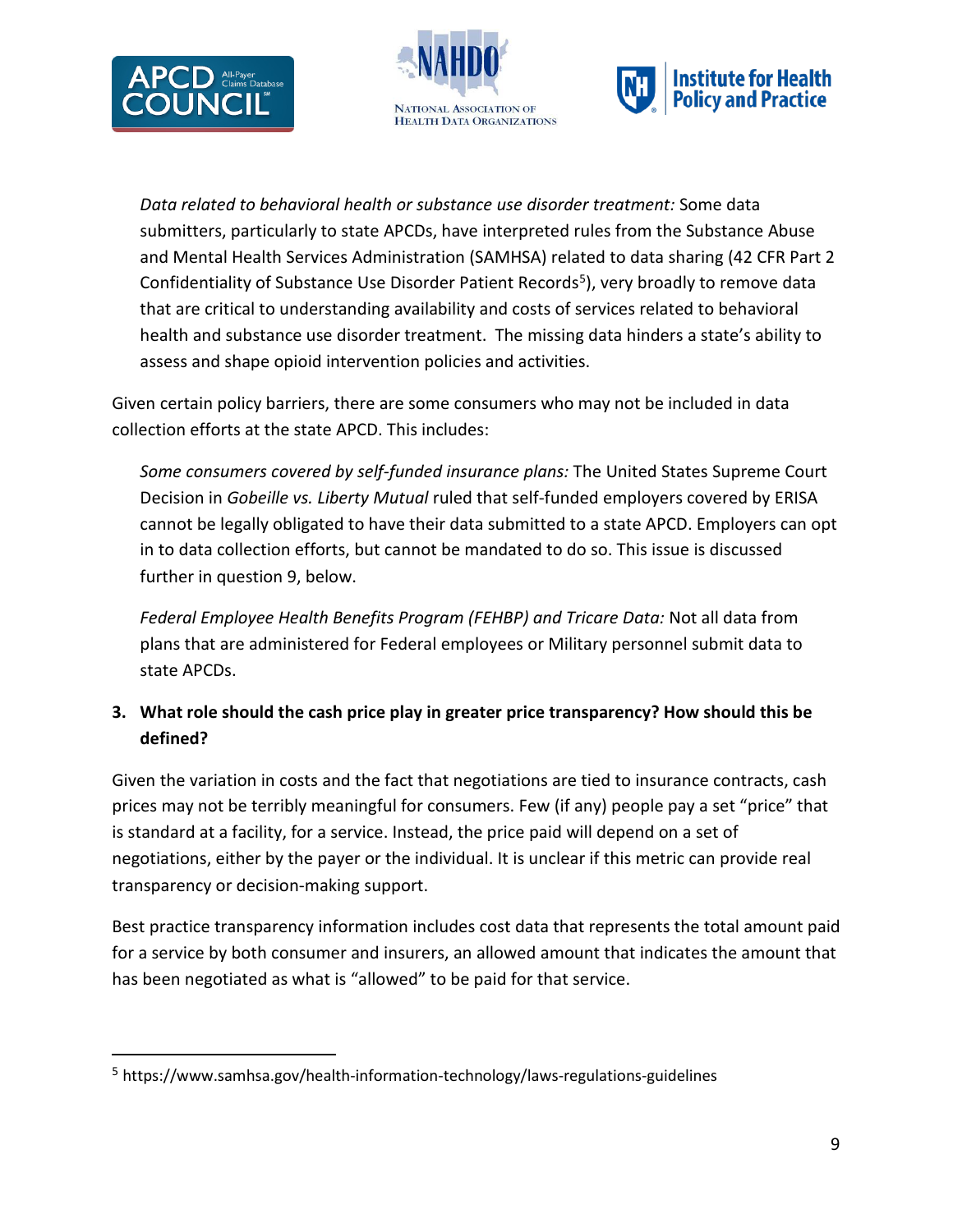$\overline{a}$ 





Although not the same as cash price, one lesson learned from state-level analysis is that variable and potentially expensive out-of-pocket costs, such as deductibles and coinsurance, is important information for consumers. As cost-sharing increases for consumers, this information can be useful for decision-making and planning for health care expenses. Research has shown that insured Americans with high deductibles are more likely to have tried to find price information before getting care. Sixty-nine percent of insured Americans with deductibles above \$3,000 have tried to find price information while only 50 percent of those with deductibles less than \$500 have done so.<sup>[6](#page-9-0)</sup>

**4. Different states have used different methods to work towards price transparency. What are the pros and cons of these different state approaches? What is the best quality and price information to collect for consumers and businesses?**

Public reporting initiatives navigate a delicate balance between concerns about sharing information considered proprietary with the need to inform the public and provide comparative performance information. While both private and public organizations play roles in transparency, states play a significant role. Responsible for health care oversight and protection of their citizens, state agencies have been collecting and using health care system data for over 30 years and have established ample evidence that a community data system has a positive influence on the market and can support informed policy decisions.

While states have adapted approaches to statewide data collection to reflect their local market and political environments, there are remarkable similarities in the statewide reporting programs, especially in the data elements they capture. For example, most states collect hospital and claims data under legislative authority; some states without such legislation rely on voluntary submission by providers and payers. The governance approach may influence the comprehensiveness of the data collected and its access to the general public. State hospital and APCD reporting legislation typically authorizes the state agency or health data authority to collect and manage data, either internally or through contracts with external vendors. Legislation grants legal authority to enforce penalties for noncompliance and other violations, while separate regulations define reporting requirements. State legislation typically establishes the authority for, and scope of, data collection. The table below indicates how approaches may differ and how these approaches influence key aspects of data practices.

<span id="page-9-0"></span> $6$  https://nyshealthfoundation.org/wp-content/uploads/2017/11/how-people-use-health-care-priceinformation-full-report.pdf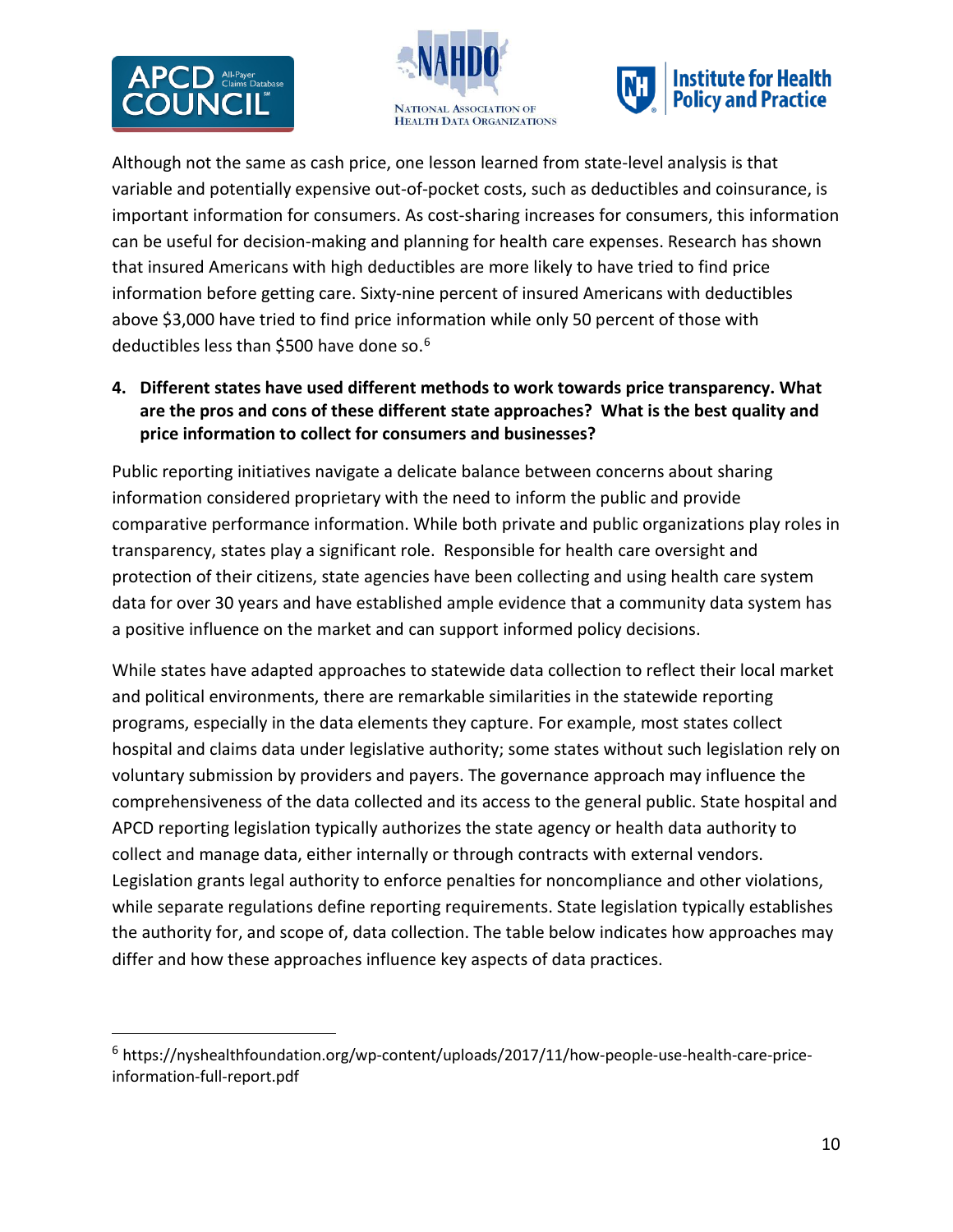





### **Summary of State Approaches to Data Governance**

|                              | <b>Data Collection</b>                                                              | Data Oversight                                                     | <b>Transparency at</b><br>provider level                                                                                            | Comment                                                                                                 |
|------------------------------|-------------------------------------------------------------------------------------|--------------------------------------------------------------------|-------------------------------------------------------------------------------------------------------------------------------------|---------------------------------------------------------------------------------------------------------|
| Mandatory/required<br>by law | Compliance to<br>reporting<br>requirements with<br>penalties for non-<br>compliance | Data release<br>governed by<br>law/oversight<br>committee policies | Reporting policies<br>defined by law and<br>regulation and<br>more likely to result<br>in release of<br>provider-level<br>reporting | The majority of<br>states adopt a<br>mandated reporting<br>approach for<br>hospital and APCD<br>systems |
| <b>Voluntary reporting</b>   | Reliance on<br>voluntary<br>submission                                              | Varies                                                             | Varies according to<br>submitter support                                                                                            | Voluntary initiatives<br>rely on submitter<br>support                                                   |

State approaches to using data to support transparency vary, because there is no "one size fits all" approach. Some states have requirements for how data are to be used in their legislation or in other regulation. For example:

The legislation that established the APCD in Colorado states: "The All-Payer Health Claims Database shall: (a) Be available to the public when disclosed in a form and manner that ensures the privacy and security of personal health information as required by state and federal law, as a resource to insurers, consumers, employers, providers, purchasers of health care, and state agencies to *allow for continuous review of health care utilization, expenditures, and quality and safety performance* in Colorado." (italics added)[7](#page-10-0)

Massachusetts' Chapter 224 of the Acts of 2012, "An Act Improving the Quality of Health Care and Reducing Costs Through Increased Transparency, Efficiency and Innovation," created the Center for Health Information and Analysis (CHIA), which develops an annual report of health care system performance across Massachusetts.<sup>[8](#page-10-1)</sup>

—<br>7  $\overline{7}$ 

<span id="page-10-0"></span>http://www.leg.state.co.us/CLICS/CLICS2010A/csl.nsf/fsbillcont3/7772EFE1E998E627872576B7 00617FA4?Open&file=1330\_enr.pdf

<span id="page-10-1"></span><sup>8</sup> http://www.chiamass.gov/ma-apcd/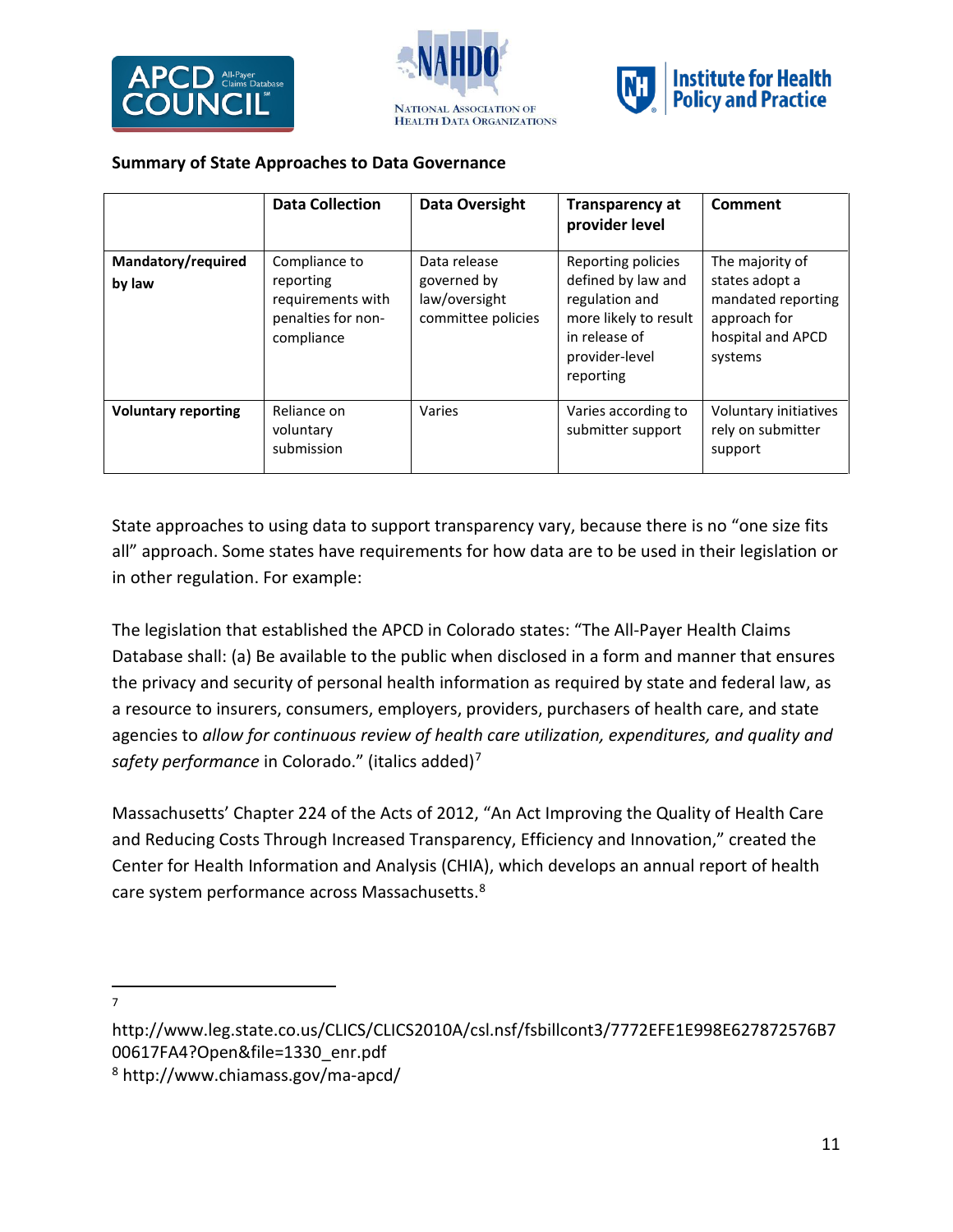$\overline{a}$ 





As the health care system evolves, what is and becomes *"the best quality and price information to collect for consumers and businesses"* may need to change to match the changing landscape. What is critical is to create the ongoing collection of detailed data that can be configured to meet a variety of needs, including granular or detailed data to support locallevel decisions by purchasers, consumers, as well as policy makers. Data systems that are available to authorized parties and developed with broad stakeholder input and with open and transparent methods and policies are necessary to achieve real transparency.

## **5. Who should be responsible for providing pricing information and who should share the information with consumers?**

A broad array of partners should play a role in providing pricing information and sharing this information with consumers. However, the competitive nature of the health care market is one of the greatest barriers to data sharing and reporting, as some information (e.g., contracted rates) may be considered proprietary. Thus, states have a key role because of their legislative authority and ability to compel reporting across players as well as incorporating all local stakeholders in designing the data system and policies governing the data. Although difficult, states have demonstrated it is possible to establish a data commons with useful information for both industry and the public.

But states alone cannot bear the entire burden of supporting people to be effective health care consumers. Such an effort will require a multi-faceted approach. Employers, providers, payers, advocacy organizations, policy makers, and others all play a role. While there are many important players efforts to support transparency, states will continue to have a crucial and central role. Research has shown that the vast majority (80%) "think it is important for their state governments to provide people with comparative price information."[9](#page-11-0)

# **6. What role should all-payer claims databases play in increasing price and quality transparency? What barriers currently exist to utilizing these tools?**

APCDs are the only statewide data source for a state that captures the utilization and costs **across** payers and providers in a state, including pharmacy, physician, and dental data. APCD data systems are robust enough to allow granular data analysis to support local-level information. Our comments to the previous questions demonstrate several of the roles that ACPDs can play in the efforts to improve transparency for consumers, as well as to the larger

<span id="page-11-0"></span> <sup>9</sup> https://nyshealthfoundation.org/wp-content/uploads/2017/11/how-people-use-health-care-priceinformation-full-report.pdf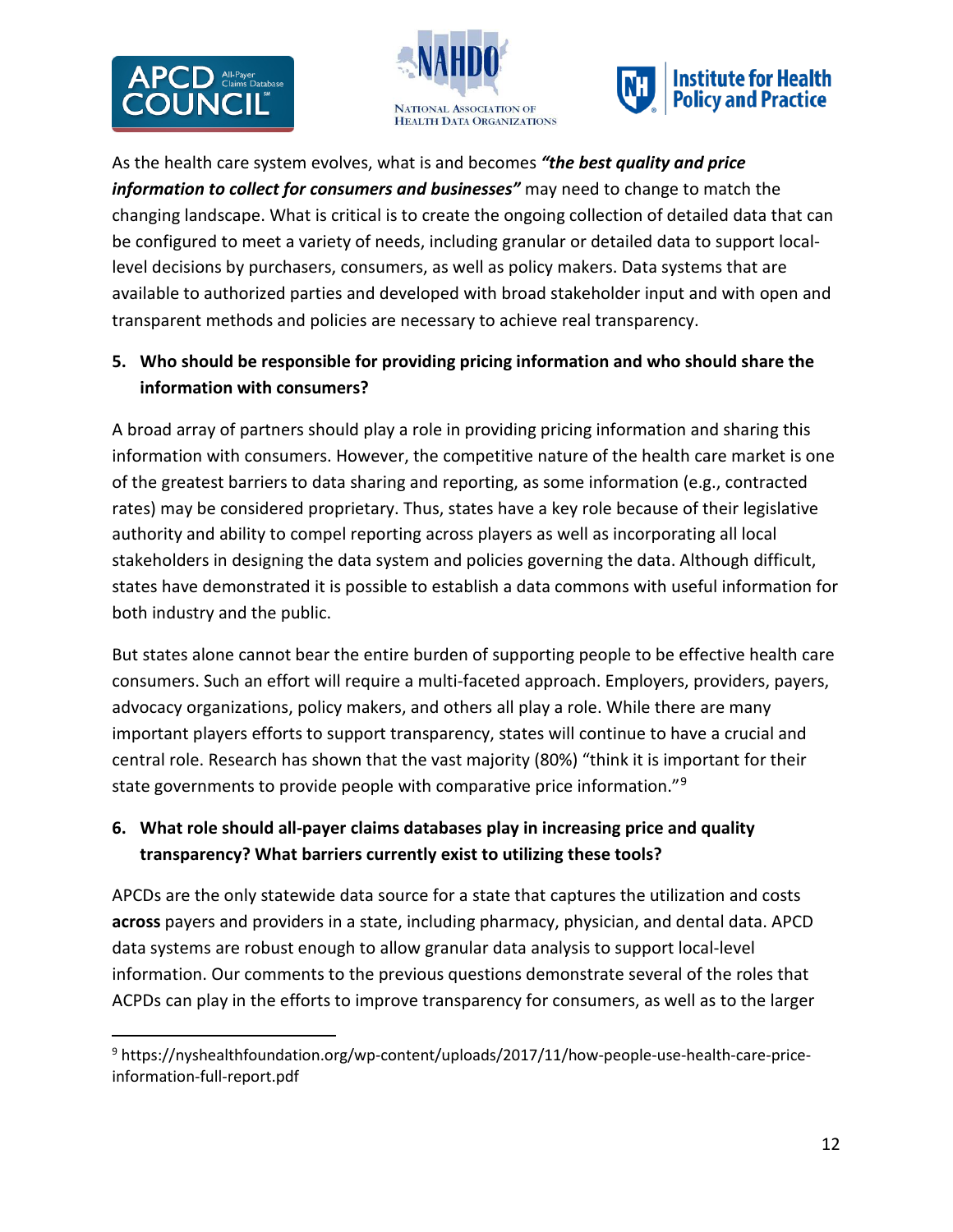





health care stakeholder community. As discussed, APCDs have been used in many ways to improve health care system, from tools directed to consumers to broader views into the health care system to inform policy to support health improvement. APCDs have a key role in regulation, consumer support, population health improvement, and planning for system change. The APCD Use Case Showcase [\(www.apcdshowcase.org\)](http://www.apcdshowcase.org/) demonstrates a much broader set of examples than can be described in this response.

The greatest barrier to state APCD development is the lack of funding to establish and sustain reporting programs. Federal engagement in partnership with states is needed to fill critical gaps in data collection, to assure that the data can include as many people as possible, and to support the widest range of needs possible.

**7. How do we advance greater awareness and usage of quality information paired with appropriate pricing information?**

States are poised and interested in being active partners with other organizations to assure the public availability and effective use of the data being collected. The tools and information being made available by the states can be coupled with education and awareness efforts from other stakeholders.

In addition, maximizing the potential of the data relies on robust data sources. It is critical to invest in the data systems to ensure that adequate funding and resources are available to establish and sustain a viable ongoing system of data collection and reporting. We suggest that federal agencies have an opportunity to more fully support development of best practices in data management and quality assurance/validation of the data and assist in the promulgation of these practices and tools across state initiatives. There are also opportunities to support commonality and relevancy in development of consumer-oriented information, such as shared investments in website and mobile application development geared to consumer use.

## **8. How do we ensure that in making information available we do not place unnecessary or additional burdens on health care stakeholders?**

A critical aspect to minimizing burden is to leverage the claims payment transaction infrastructure, which is the foundational premise of the APCDs. APCDs rely on relatively standardized data feeds, reducing the burden on individual payers to report, and provide wideangle views of the health care delivery system's performance. Also, strategic linkage of state claims-based data with clinical information will enhance the value of the data without imposing additional abstraction burden on clinicians. States are demonstrating the feasibility of such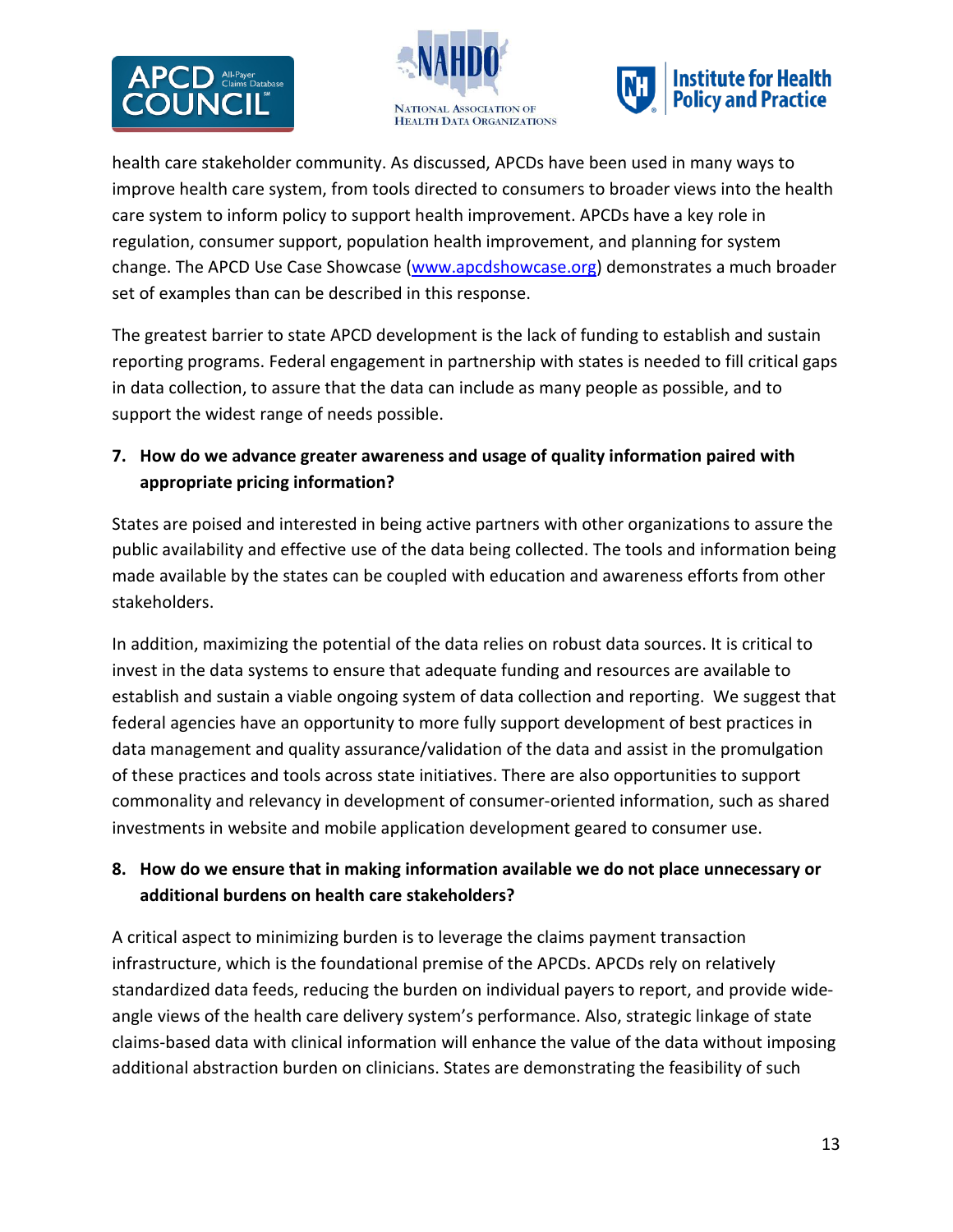





linkage, but states alone cannot develop a policy and technical infrastructure to support ongoing and effective linkage across data sources without federal support.

# **9. What current regulatory barriers exist within the health care system that should be eliminated in order to make it less burdensome and more cost-efficient for stakeholders to provide high-quality care to patients?**

Self-funded data collection: As previously mentioned, the SCOTUS ruling in *Gobeille vs. Liberty Mutual* held that ERISA pre-empts certain self-funded insurers from submitting data to the state mandated APCDs. That ruling discussed the ability of DOL to use its authority to create a mechanism for data collection. Justice Breyer commented: "I see no reason why the Secretary of Labor could not develop reporting requirements that satisfy the States' needs including some state-specific requirements, as appropriate.<sup>"[10](#page-13-0)</sup> In response, the APCD Council leaders, NAHDO and UNH, as well as NASHP submitted comments to a DOL rule that provides a path for these data to be collected. <sup>[11](#page-13-1)</sup> There are also modifications that can be made to ERISA as a solution to the issue.

FEHBP data submission: There are allowances that can be made by the Office of Management and Budget to streamline data submission from plans for Federal Employees.

42 CFR Part 2: There are clarifications that can be made by SAMHSA to provide assurances of the allowance of the submission of behavioral health and substance use disorder claims to state entities.

# **10. How can our health care system better utilize big data, including information from the Medicare, Medicaid, and other public health programs, to drive better quality outcomes at lower costs?**

No one data set or data system will serve all of the needs of every user or supply information for every use. As information needs grow through value-based purchasing, population health management, and consumer transparency uses, policy makers and industry need to move beyond siloed and fragmented data sets to strategic approaches that include data sharing and data partnerships that leverage existing data assets more effectively. For example, states capture important information for their own policy and market uses (population health,

<span id="page-13-1"></span><span id="page-13-0"></span><sup>&</sup>lt;sup>10</sup> http://www.scotusblog.com/case-files/cases/gobeille-v-liberty-mutual-insurance-company/ <sup>11</sup> https://nashp.org/wp-content/uploads/2016/10/CA\_-Final\_-NASHP-Comments-and-Proposal-to-DOL.pdf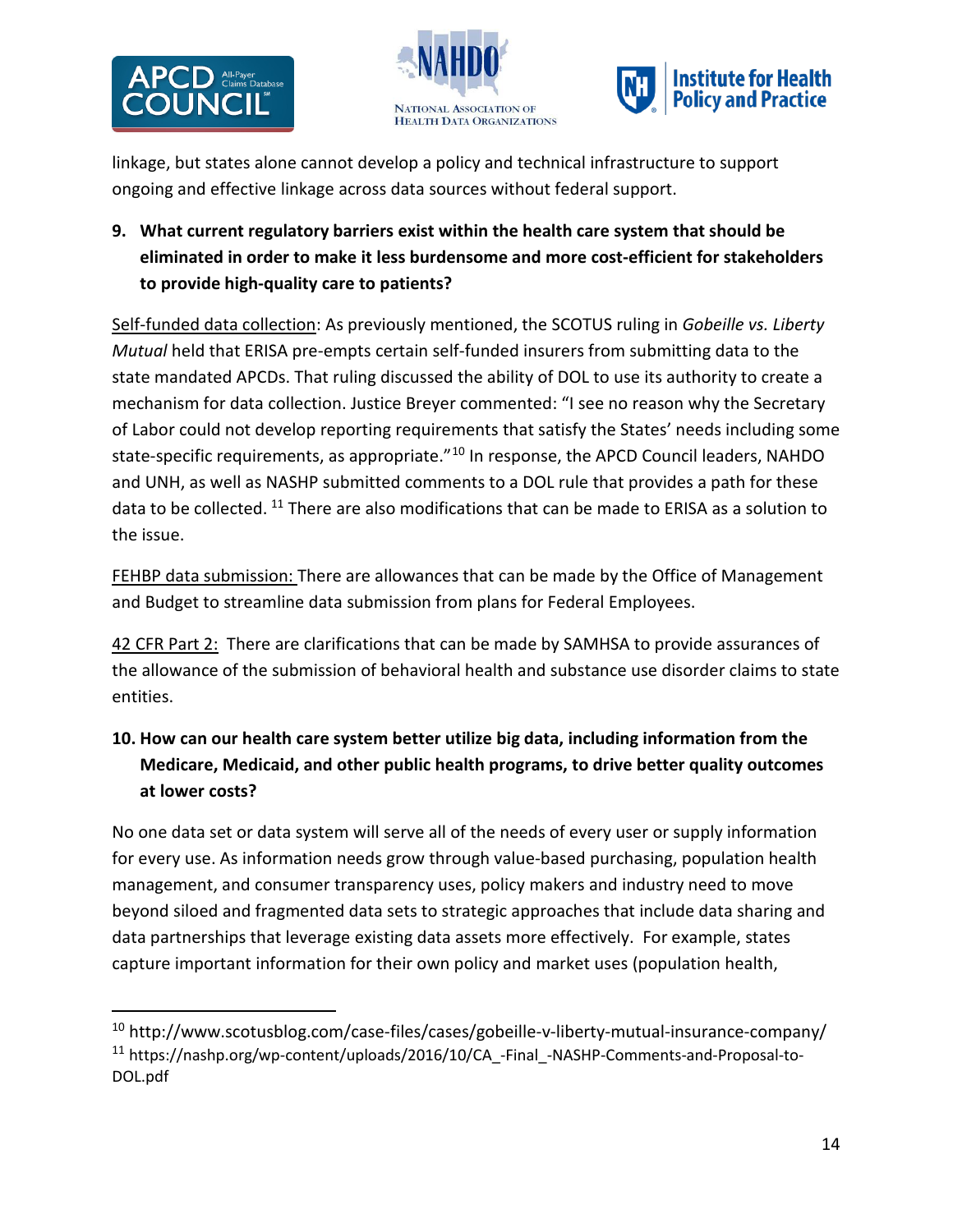





transparency, policy evaluation), yet these data sets capture important information such as Medicare Advantage encounters that should be of interest to CMS (which CMS does not routinely obtain). Strategic data exchange and data linkage will enhance the information that is already available without duplicating expensive data collection initiatives. For example, some states are linking claims with clinical information to develop robust risk assessment and performance evaluation reimbursement practices. Our comments have illustrated a range of data reports, information, tools, and data uses that inform can inform cost containment and quality improvement projects. These uses can be coupled with efforts around dissemination and education to maximize the use of the data.

## **11. What other common-sense policies should be considered in order to empower patients and lower health care costs?**

A coalition of state and national payers, coordinated by the APCD team, have harmonized APCD reporting data elements and formats across states, known as the Common Data Layout (CDL).<sup>[12](#page-14-0)</sup> Policy efforts that focus on implementing the CDL in order to fill data gaps, as well as maintain and update and implement the common reporting formats, will reduce reporting burden and improve comparability of claims-based data across states. This effort has not been implemented due to a combination of factors: 1) Department of Labor delay in enacting a final reporting rule and 2) lack of funding to support the finalization and maintenance of the APCD reporting standard.

State and private reporting initiatives will benefit from shared solutions to common technical issues, where possible. Seeking common solutions to cross-cutting issues will benefit all. This includes:

- a. Physician identifiers and attribution
- b. Common approaches to data quality/claims data edit logic
- c. Open-source measures and tools, such as episodes of care, consumer transparency tools, and quality measures

Resolutions to these barriers to enhanced health care transparency are not insurmountable, but states alone cannot solve them without federal collaboration. We recommend that federalstate partnership is needed to support continued development and commonality in claimsbased data collection and use.

<span id="page-14-0"></span> <sup>12</sup> <https://www.apcdcouncil.org/standards>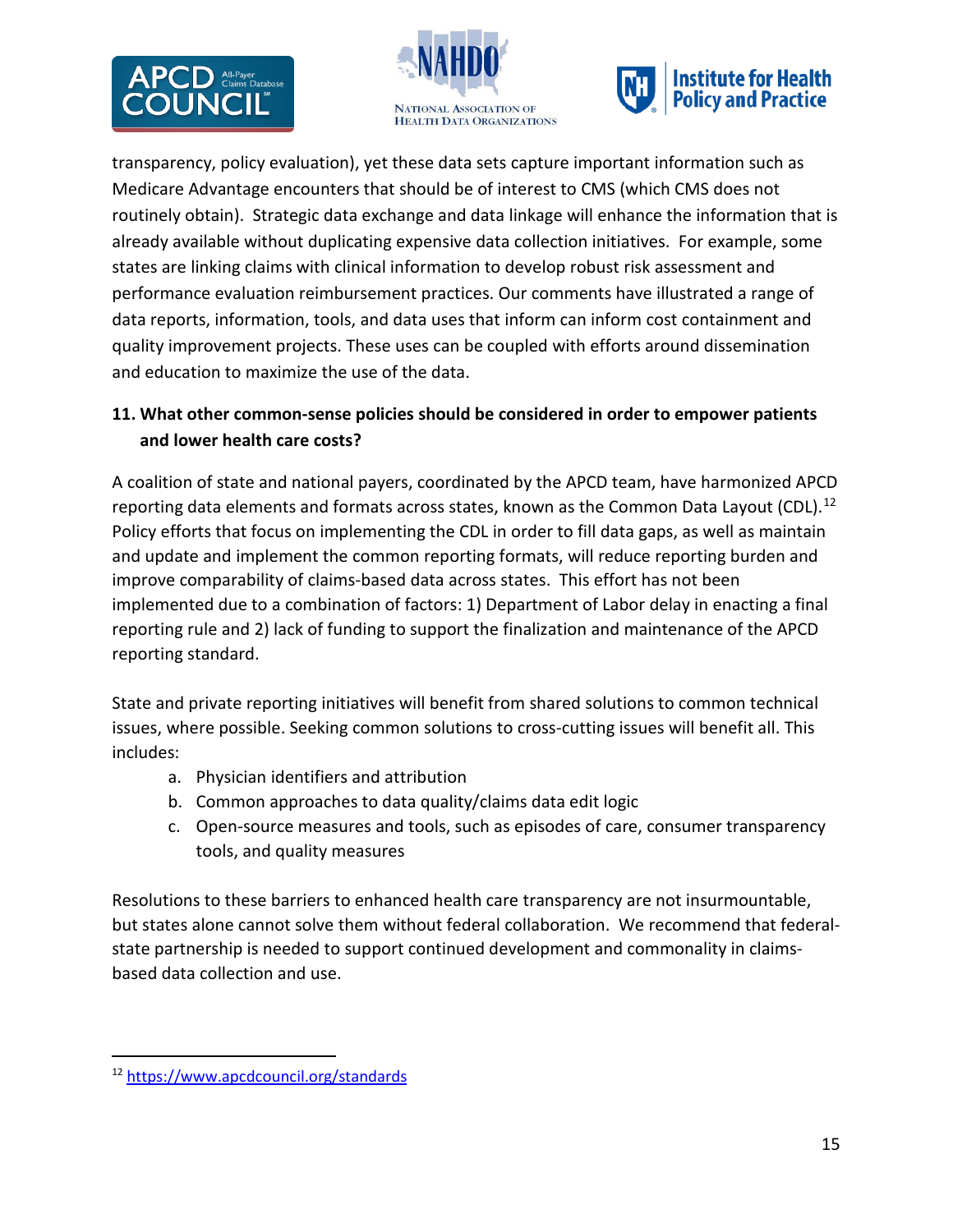





We respectfully submit this feedback for your consideration as you move forward with your Health Care Price Transparency Initiative. We are available for further discussion.

Sincerely,

Denise Love

Denise Love, BSN, MBA Josephine Porter, MPH [dlove@nahdo.org](mailto:dlove@nahdo.org) downloadship and downloadship and downloadship and downloadship and downloadship and downloadship and downloadship and downloadship and downloadship and downloadship and downloadship and downloadship and do Executive Director **Director** Director National Association of Health Data Organizations Institute of Health Policy and Practice, UNH 801-532-2262 603-862-2964

Joseph